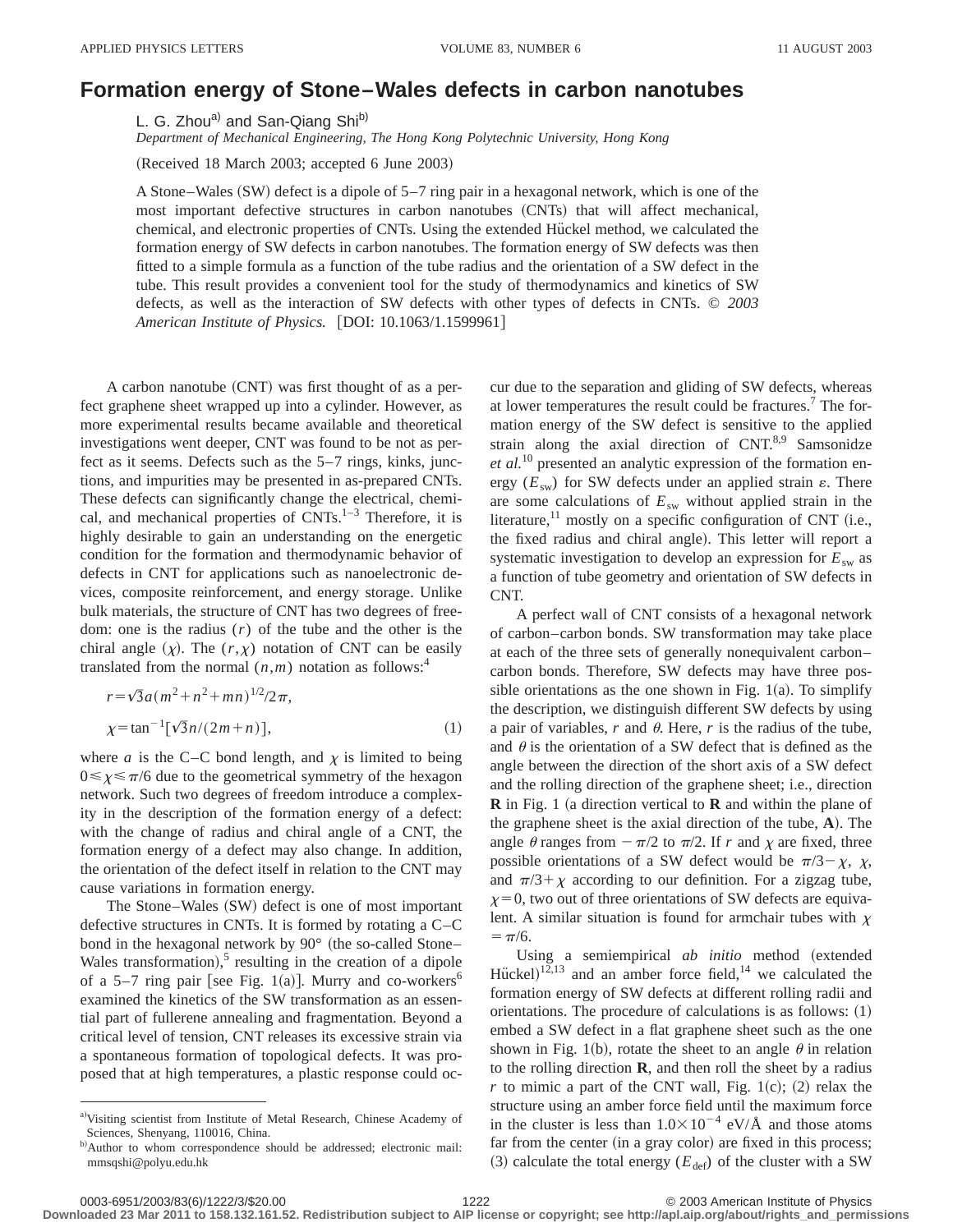

FIG. 1. An illustration of three possible orientations of SW defects in CNT,  $(a)$ ; and the clusters used in calculation: (b) a SW defect is embedded in a graphene sheet, and (c) the sheet is rolled in the **R** direction by a radius *r*. The direction **A** is the axial direction of the nanotube. It has been tested that this cluster is large enough to eliminate the edge effect on the center SW defect.

defect embedded using the extended Hückel method and also calculate the total energy  $(E_{\text{perf}})$  of a cluster without the SW defect embedded, then find the difference that gives the formation energy ( $E_{sw}$ ) of a SW defect; i.e.,  $E_{sw} = E_{def} - E_{perf}$ ; and  $(4)$  repeat the procedure by varying the rolling radius and the rotation angle, respectively, at small steps. The result is shown in Fig. 2 as an energy contour for  $E_{sw}$ . For any rotation angle  $\theta$ , if the radius of the tube is large enough, the formation energy of a SW defect will converge to that for a flat graphene sheet  $(E_{sw}^0)$ . However, this tendency is not always monotonic. For those SW defects with an absolute rotation angle  $\theta$  smaller than about  $\pi/6$ ,  $E_{sw}$  increases monotonically with *r* to  $E_{sw}^0$ . For those that have larger absolute rotation angles,  $E_{sw}$  first increases with  $r$  to a maximum, then deceases to  $E_{sw}^0$ . For a given radius of the CNT, the smaller



FIG. 2. Formation energy of the Stone–Wales defect,  $E_{sw}$  (eV) as a function of  $r$  and  $\theta$ . **Downloaded 23 Mar 2011 to 158.132.161.52. Redistribution subject to AIP license or copyright; see http://apl.aip.org/about/rights\_and\_permissions**

the absolute rotation angle  $\theta$  is, the lower the formation energy *E*sw will be. The smallest and largest formation energies of SW defects are found in zigzag tubes with  $\theta=0$  and in armchair tubes with  $\theta = \pm \pi/2$ , respectively.

In developing an analytical expression for  $E_{sw}$  that is relatively simple, we noticed the fact<sup>15</sup> that the strain energy of a perfect CNT is inversely proportional to the square of the CNT radius. The introduction of a SW defect will inevitably cause a change in local CNT radius. Therefore, a term in the form of  $1/r^2$  should be included in the expression for  $E_{sw}$ . On the other hand, when the radius of CNT approaches infinity,  $E_{sw}$  must converge to  $E_{sw}^0$ . By fitting to the theoretical result at a given rotation angle  $\theta$ , we found that the formation energy of a SW defect,  $E_{sw}$ , can be best described by a first order exponential decay function of the tube radius, plus a term similar to the strain energy of CNT; i.e.,

$$
E_{\rm sw} = E_{\rm sw}^0 + a e^{-br} + \frac{c}{r^2},\tag{2}
$$



FIG. 3. Formation energy  $(E_{sw}^0)$  of a SW defect in a flat graphene sheet as a function of relaxation area.